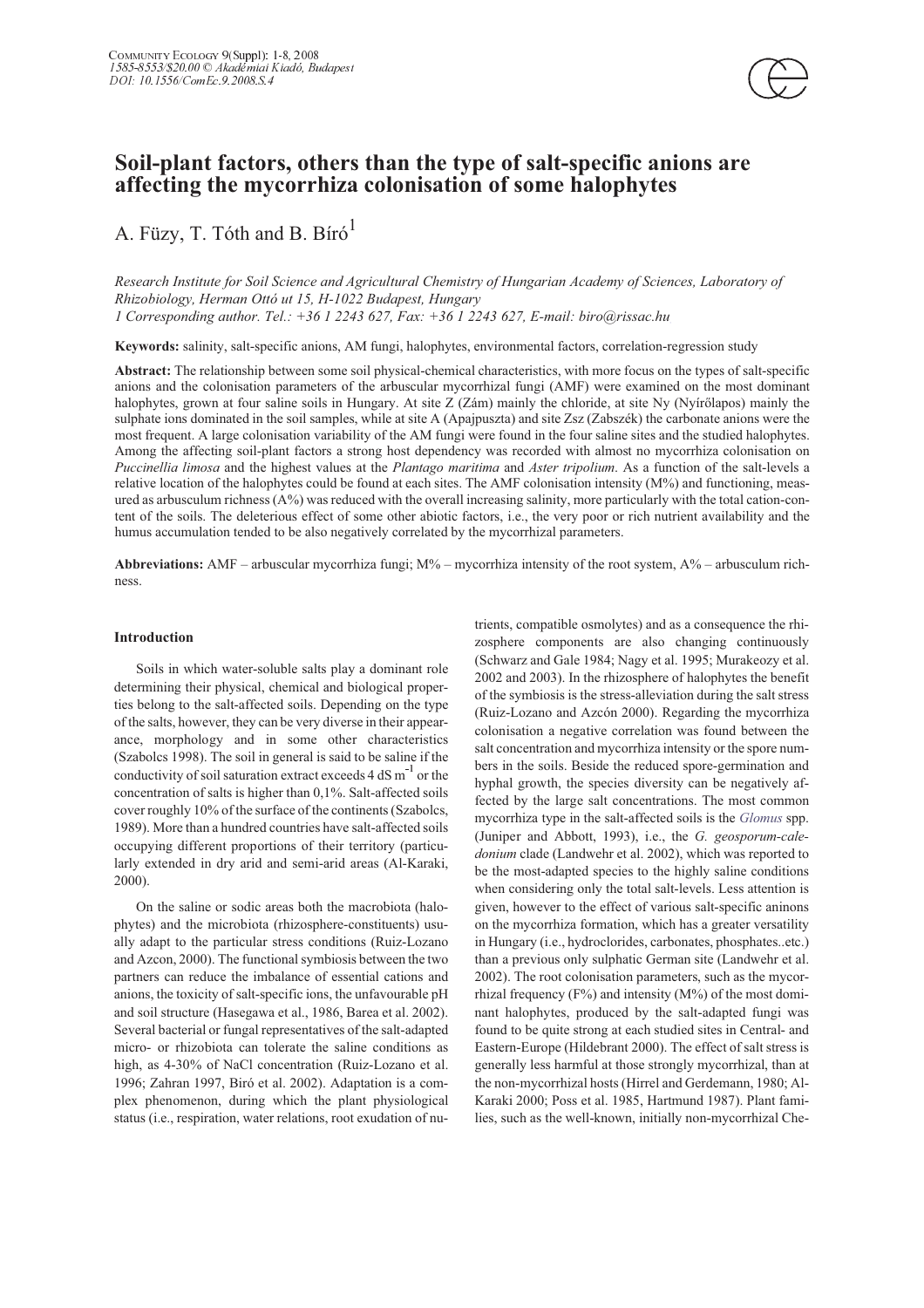nopodiaceae or Brassicaceae are reported to become also mycorrhiza-dependent especially at the multiple-stressed conditions (Hoefnagels et al. 1993; Regvar et al. 2003). The significantly overexpressed mycorrhizal colonisation and function was reported by Füzy et al. (2008) at the summer drought-stressed conditions on the basically salinic sites. The final values of the AMF symbiosis therefore is considered to be a consequence of several environmental factors in the multifactorial soil-plant-microbe-environmental systems. Question arise to study the interrelations between the most frequent abiotic (stress)factors and the mycorrhizal colonisations of the most dominant halophytes. The main characteristics of the selected sites are the particular differences in the type of salt-specific anions and the nutrient availabilities. The aim of our work is to estimate the dependencies and the most affecting factors of mycorrhizal colonisation of the dominant halophytes in the two major salt affected regions (Kiskunság and Hortobágy) in Hungary, with common and different values of some physical-chemical soil-properties.

### **Materials and methods**

## *Analysis of soil parameters*

Representative soil-samples were taken at a proximity of the randomly selected halophytes at each sites. Simultaneously the electric conductivity of the 0-20 and 0-40 cm soildepths were estimated in the field with a four-electrode conductivity sensor SCT 12 apparatus (Martek Instruments Inc., Raleigh, NC, USA) and in the laboratory in a suspension of 1 g soil mixed with 2.5 mL water with a conductometer (Jeway 4020, Jeway Electric Co. Ltd.,Fuzhou, PR of China). Water-content, hygroscopicity, pore-distribution and plasticity index (KA) was estimated according to Buzás (1983). Among the chemical parameters the Tyurin-tal1Sampling

Soil and root-samples were randomly collected from the rhizosphere of main halophytes, such as the *Festuca pseudovina* (Hack.ex Wiesb.), *Artemisia santonicum* (L.), *Plantago maritima* (L.)*, Puccinellia limosa* ((Schur.) Homberg.), *Aster tripolium* (Jacq.), *Lepidium crassifolium* (W. et K.) from 5-15 cm depth at four sampling sites, such as Nyírõlapos (Ny), Zám (Z), Apajpuszta (A) and Zabszék (Zsz) on the Hortobágy and the Kiskunság region in Hungary in April, 2001 and 2002. Regardi'E) as *Artemisio-Puccinellia limosae.* A concomittant measure of the salt-levels with a Martek SCT 12 conductimeter in the 20-40 cm layers of the soils was done for assessing the relative location of the selected halophytes at the particular salt-levels at the sites.

Estimation of mycorrhizal colonization values Rootsamples of 1g fresh lateral roots of the main halophytes were randomly taken, rinsed in water and stored in a 70% alcohol before examining the AMF colonisation. After storage rootsamples were cut to aproximately 1cm segments and boiled in a 15% KOH solution for 40 minutes and stained with aniline blue. A stereo, dissecting microscope was used to study the colonisation characteristics by the five-class system of Trouvelot et al. (1986). The presence and abundance of hy-

Table 1. The minimum, maximum and the average values  $(n=6)$  of the measured main soil physical and chemical characteristics and the final judgement about the nutrient availability of four saline sites in Hungary Salt-affected soils were sampled in the spring of 2001 at sites of Nyírőlapos (Ny), Zám  $(Z)$ , Apajpuszta (A) and Zabszék (Zsz).

| Soil factors                                   | Saline sites  |               |               |               |
|------------------------------------------------|---------------|---------------|---------------|---------------|
|                                                | Site Ny       | Site Z        | Site A        | Site Zsz      |
| $EC$ (dS m <sup>-1</sup> )                     | $1.2 - 3.6$   | $0.9 - 4.1$   | $0.7 - 1.7$   | $1.2 - 1.3$   |
|                                                | 1.9           | 22            | 1.1           | 1.2           |
| pH (H <sub>2</sub> O - 1:2,5)                  | $8.4 - 9.8$   | $7.5 - 9.5$   | $8.5 - 9.6$   | $9.0 - 9.7$   |
|                                                | 8.9           | 8.5           | 9.2           | 9.3           |
| Humus (%)                                      | $1.9 - 2.5$   | $25 - 45$     | $0.9 - 2.0$   | $0.7 - 1.2$   |
|                                                | 2.1           | 3.4           | 1.5           | 0.9           |
| $CaCO3$ (%)                                    | $3.4 - 5.5$   | $1.3 - 5.1$   | $15.2 - 27.5$ | $28.1 - 41.4$ |
|                                                | 5.0           | 3.1           | 21.1          | 34.6          |
| Higroscopicity (%)                             | $0.9 - 1.8$   | $1.4 - 2.4$   | $0.6 - 1.0$   | $0.5 - 0.7$   |
|                                                | 1.3           | 2.0           | 0.9           | 0.6           |
| $P(P_2O_5-mg kg')$                             | $60 - 110$    | $200 - 420$   | $20 - 50$     | $10 - 90$     |
|                                                | 74            | 246           | 42            | 69            |
| Total cations                                  | $41 - 88$     | $48 - 90$     | $14 - 39$     | $37 - 66$     |
| $(me \, \Gamma^1)$                             | 62            | 67            | 28            | 52            |
| Alkalinity - CO <sub>3</sub> +HCO <sub>3</sub> | $24.1 - 40.0$ | $4.4 - 49.3$  | $8.8 - 19.7$  | $13.1 - 30.7$ |
| $(me \, \Gamma^1)$                             | 32.0          | 25.4          | 16.0          | 23.0          |
| Na (me $\lceil$ <sup>1</sup> )                 | $37.4 - 83.9$ | $32.0 - 78.3$ | $11.0 - 35.3$ | $33.5 - 64.3$ |
|                                                | 57.2          | 49.6          | 23.8          | 47.8          |
| $K$ (me $\lceil$ <sup>1</sup> )                | $0.9 - 1.3$   | $0.6 - 2.5$   | $0.2 - 0.8$   | $0.3 - 1.5$   |
|                                                | 1.0           | 1.2           | 0.3           | 0.6           |
| Ca (me $\Gamma$ )                              | $1.5 - 2.7$   | $2.5 - 10.2$  | $22 - 31$     | $0.9 - 4.5$   |
|                                                | 1.9           | 5.1           | 2.1           | 2.0           |
| $Mg$ (me $\lceil$ <sup>1</sup> )               | $1.5 - 2.6$   | $1.4 - 4.7$   | $0.7 - 3.0$   | $0.7 - 4.5$   |
|                                                | 2.0           | 3.0           | 1.2           | 1.7           |
| CI (me $\lceil$ <sup>1</sup> )                 | $0.0 - 11.8$  | $9.8 - 52.9$  | $0.0 - 4.9$   | $4.9 - 16.7$  |
|                                                | 4.6           | 28.5          | 2.7           | 10.9          |
| $SO_4$ (me $1'$ )                              | $3.6 - 35.2$  | $3.5 - 6.3$   | $2.4 - 12.8$  | $2.6 - 7.8$   |
|                                                | 20.2          | 4.7           | 5.7           | 4.7           |
| Available nutrients*                           | good          | very good     | poor          | very poor     |

\*according to Buzás, 1983

phae, vesicles and arbuscules were determined in 30 root segments for each plants. Frequency and intensity of mycorrhization  $(F%, M%)$  furthermore the absolute and relative arbusculum content (A%, a%) were estimated and calculated in the root-system of the studied host-plants.

#### *Statistical analysis*

At least three repetitions have been done for each measurement. Statistical analysis of mycorrhizal colonization and arbuscule formation was conducted by one-way analysis using ANOVA at LSD<sub>5%</sub>. Correlation-regression studies were performed to estimate the interrelations between the most affecting biotic and abiotic factors at the sites. The correlation between mycorrhizal colonization and the environmental factors was examined by linear regression at the p 0.05 significance level.

## **Results**

# *Site characteristics and the relative location of dominant halophytes*

The main physical- and chemical characteristics of the studied sites are shown in the Table 1. The four Hungarian salt-affected sites have several common and distinct soilcharacteristics. Differences were found mainly in the quality and quantity of the salt-specific anions, which have resulted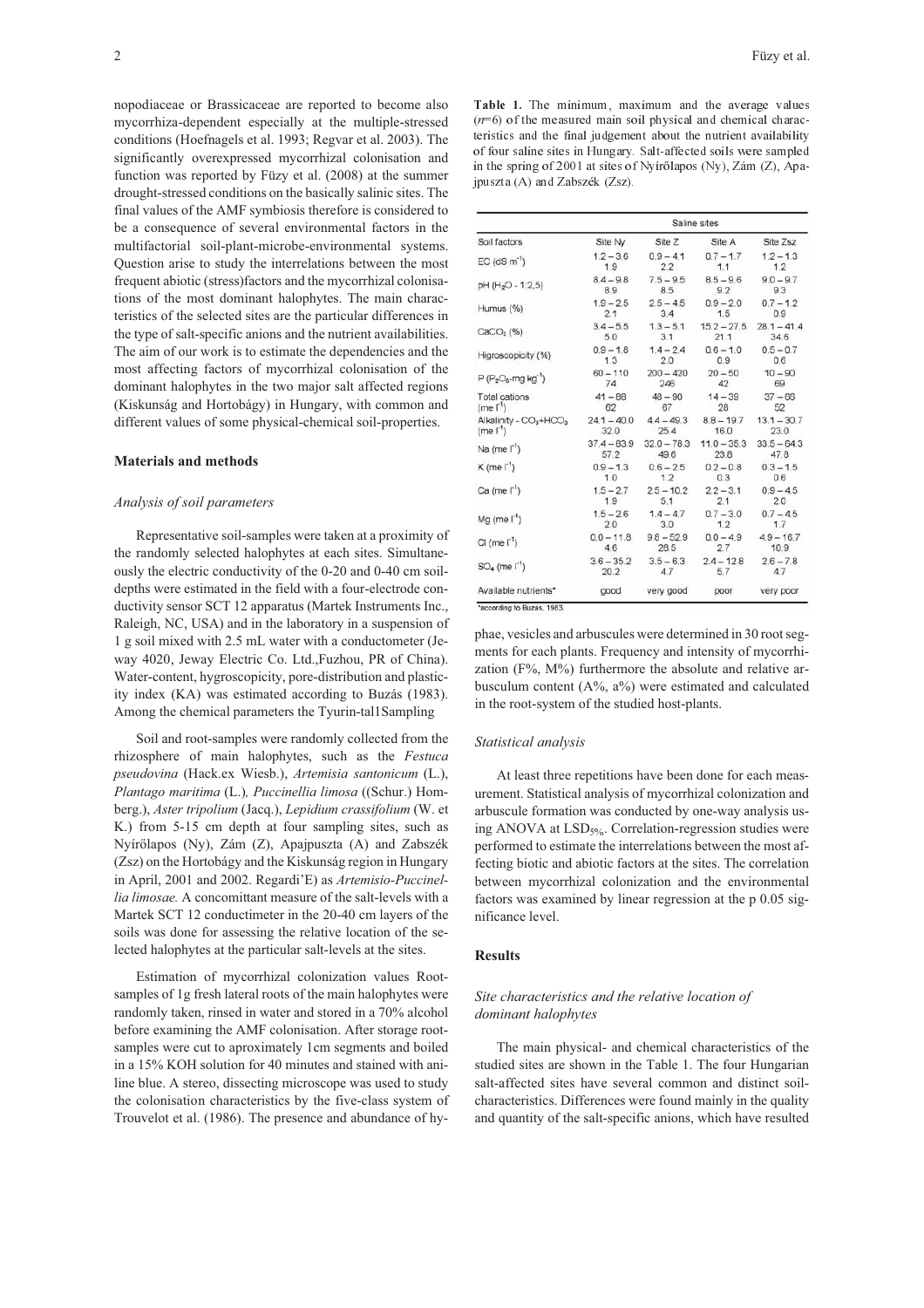

Figure 1. Relative location of the main halophytes on the toposequence along the increasing salinity of the soil, representing of all four studied sites Further details for the potential salt-levels can be found in Table 1 and Figure 2 (Dominant halophytes are  $M.c = Matricaria chamomilla, P.m = Plantago$ maritima, A.m=Artemisia maritima, A.t=Aster tripolium, P.I. = Puccine llia limosa).



Figure 2. Colonisation values, i.e., the intensity (M%) and the relative and absolute arbusculum richness (a% and A%) of the arbuscular mycorrhizal fungi (AMF) in the rhizosphere of the most dominant halophytes, the Plantago, maritima, Artemisia maritima, Festuca pseudovina, Aster tripolium, Puccinellia limosa and Lepidium crassifolium, grown in the salt affected soils of the site A (Apaj), sampled in 2001 Electric conductiv- $\frac{1}{2}$  (EC dS m<sup>-1</sup>), i.e the salt levels of the soil-samples are also

the alterations in the salt-levels, measured as electric conductivity (EC). The greatest values of such salinity was recorded at sites  $Z$  (EC=0,9-4,1) and NY (EC=1,2-3,6), with the dominance of Cl (28,5 me l<sup>-1</sup>) and SO<sub>4</sub><sup>2</sup> (20,2 me l<sup>-1</sup>) anions, respectively. Beside this, sites A and Zsz are relatively rich in  $\cos^2$  and HCO<sub>3</sub> (34,6 and 21,1 me l<sup>-1</sup>) and the electric conductivity is quite low, the maximum levels of  $EC$  (dS m<sup>-1</sup>) are not higher than 1,7 (site A) and 1,3 (site Zsz). The level of the salt therefore is a key-factor in the soils, which are determining the plant cover and the dominance of the particular plant species, tolerating the saline conditions. The relative locations of the studied dominant halophytes are shown in the Figure 1, with a general pattern of the studied plants at each sites, affecting therefore mainly from the measured average salt-levels, but seem to be not influenced from the types of the salt-specific anions. Regarding the plant-cover the same type of plant-community (the *Artemisio-Festucetum pseu-*



Figure 3 Intensity of mycorrhizal colonisation (M%) and the absolute arbusculum richness  $(A\%)$  of the main halophytes (M.c.: Matricaria chamomilla, P.m.: Plantago maritima, A.m.: Artemisia maritima, A.t. Aster tripolium, P.1. Puccinellia li $mosa$ ) at four salinic sampling sites (Zsz, A, Ny and Z) with different soil characteristics in Hungary Roots of the halophytes were sampled in the spring of 2001. Mean values and the standard deviations  $(n=3)$ .

*dovinae*) can be found at all the sites, except the site Z with the *Artemisio-Puccinellia limosae* plant community.

#### *Biotic factors affecting the mycorrhiza colonisation*

The impact of biotic environmental factors, more particularly the most affecting parameter, the type of the hostplants was also studied on the levels of the mycorrhiza colonisation. According to the Trouvelot et al. method (1986) the intensity  $(M\%)$  and the arbusculum richness  $(A\%)$  can be easily assessed and therefore the most frequently studied. As it is shown in the Figure 2 and the Figure 3, the host-plants (the macrosymbionts) are mainly determining the potential colonisation ratio of the mycorrhiza fungi (the microsymbiont). When comparing the colonisation values among the four sites (Fig. 3) the most uniform result of AM fungal symbiosis was found on the *Puccinellia limosa* (Schur) Holmgb, which plant was dominating on the most salinic areas of the four sampling sites. The maximum mycorrhization values of this plant, however was found to be very low or almost zero (at the studied sites). In case of the other four plants the colonisation was quite strong, at least at one or two sampling sites (for example *Matricaria chamomilla* = *Matricaria recutita* L. at site Ny or *Aster tripolium* L. subsp. Pannonicum (Jacq.) Soó, at site A). We found especially high values for the mycorrhiza colonisation parameters at site A (M%=60-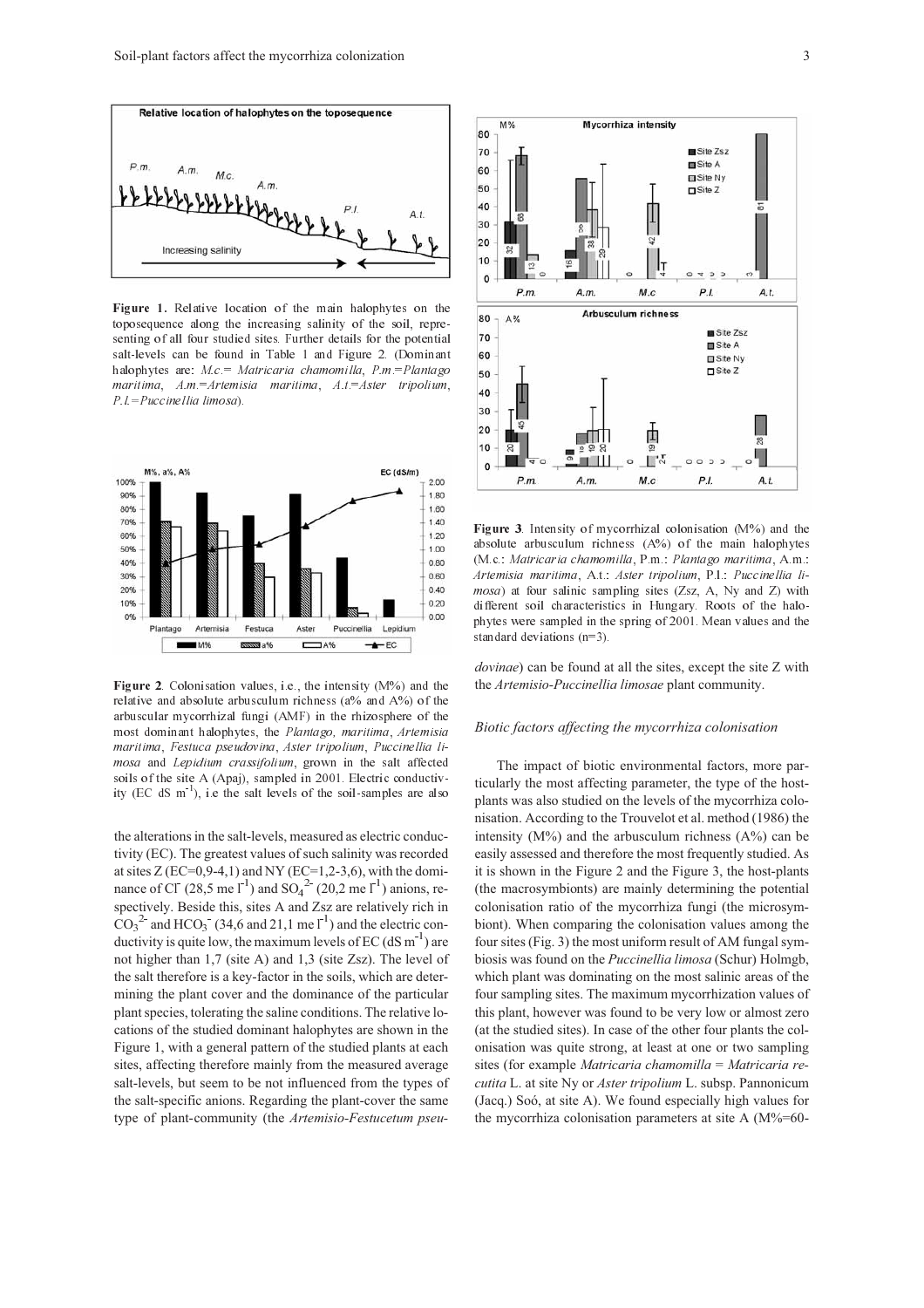

**Figure 4**. Negative correlation  $(R = 0.46)$  between the humus accumulation (%) and the arc-sin transformed data of the mycorrhizal intensity (M%) of the five studied halophytes (Matricaria chamomilla, Plantago maritima, Artemisia maritima, Aster tripolium and Puccinellia limosa), grown in four saline soils (sites Zsz, A, Ny and Z) in Hungary (n=28). The correlation is significant  $(P=0.5$  level).

80) on three model plants, such as the *Plantago maritima* L., the *Artemisia maritima* = *Artemisia santonicum* L. and the *Aster tripolium*) (Figure 2). At site Ny the AMF values are lower (M%=10-40), but still considerable at the most dominanum content, i.e thy mycorrhiza functioning (A%) and the mycorrhizal intensity (M%).

#### *Abiotic factors affecting the mycorrhiza colonisation*

According to Table 1, a large variability of other studied physico-chemical parameters can be realised among the four sites. The relatively less fluctuation was found in the pH levels. The average pH values are similar at each sites: Zsz=9,3 (9,0-9,7), A=9,2 (8,5-9,6), Z=8,5 (7,5-9,5) and Ny=8,9 (8,4- 9,8). There are however significant differences among the four sites regarding the humus % and the available macro-nutrients, such as the phosphorous (P) and the potassium (K) in the soils. Referring to the categorisation of Buzas (1983) the highest level of those nutrients can be found at the site Z, while an average, good level is measured at site Ny, poor at site A and very poor at the site Zsz (Table 1). Such availability of the nutrients seem to be a crucial factor in the development of the mycorrhiza symbiosis. Those nutrient levels are showing a strong positive correlation with the humus (H%) accumulation values of the saline soils. According to the Figure 3, the mycorrhiza colonisation is reduced or diminished at site Z, where the highest nutrient availability (and humus accumulation,  $H% = 2,5-4,5$ ) was found. Mycorrhiza symbiosis was especially strong at site A with a poorly available nutrients and humus content ( $H% = 0.9-2.0$ ). The very poor situations at site Zsz ( $H% = 0.7$ -1,2), however were highly reducing the AMF symbiosis of the studied hosts. The negative correlation tendency of the accumulating humus content on the mycorrhiza colonisation is shown on the Figure 4.



Figure 5. Negative correlation  $(R = 0.45)$  between the salinity, represented as the total cationic activity (mgee) and the arc-sin transformed data of the arbusculum richness  $(A\%)$  found at the five studied halophytes (Matricaria chamomilla, Plantago maritima, Artemisia maritima, Aster tripolium and Puccinellia  $\lim$ osa) at the four saline soils (sites Zsz, A, Ny and Z) in Hungary  $(n=28)$ . The correlation is significant (P=0.5 level).

When considering the increasing salinity in the soils, a reduced mycorrhiza colonisation was found at the five dominant halophytes, shown in the Figure 2, as the host- and saline-dependency of mycorrhizal fungi. Correlation-regression analysis was performed to study the interrelations between the total cations and anions in the soils and/or the mycorrhizal colonisation values of the selected halophytes. There were 28 data-pairs evaluated from the four study-sites, sampled in April of 2001. At the 5% of significance level a negative effect of total cationic activities were found on the AMF colonisation parameters, among them mainly on the arbusculum richness (A%) of the halophytes (Figure 5). In case of the m

Among the abiotic environmental factors it is the salt, which might have the greatest influence on the symbiosis with the arbuscular mycorrhizal fungi. We found extra high values for the mycorrhiza colonisation at the site A. The 50–80% values for AMF colonisation (M%) is not general in the salt affected sites (Hildebrandt, 2000), more particularly, if we consider the early spring sampling time. At the beginning of the vegetation period, the mycorrhization rates are generally far from the potential maximum values (Giovanetti 1985, Mohammad 1998). Comparing the soil parameters of the two sampling sites (site A with the greatest colonisation values and site Z with almost no mycorrhization), there are considerable differences in the ion rates  $(Na^+, Cl)$ , total cation content) and electric conductivity, wich values may negatively affect the spore germination (Juniper, 1993), the hifa elongation (McMillen, 1998; Juniper, 1993) and the root-colonisation (Hirrel, 1980; Cantrell, 2001) of the mycorrhizal fungi. The nutrient content is also quite different at those two sites (available nutrient is poor at site A, but it is quite high at site Z). This fact can also explain the differences, found between the sites in the mycorrhizal colonisation, because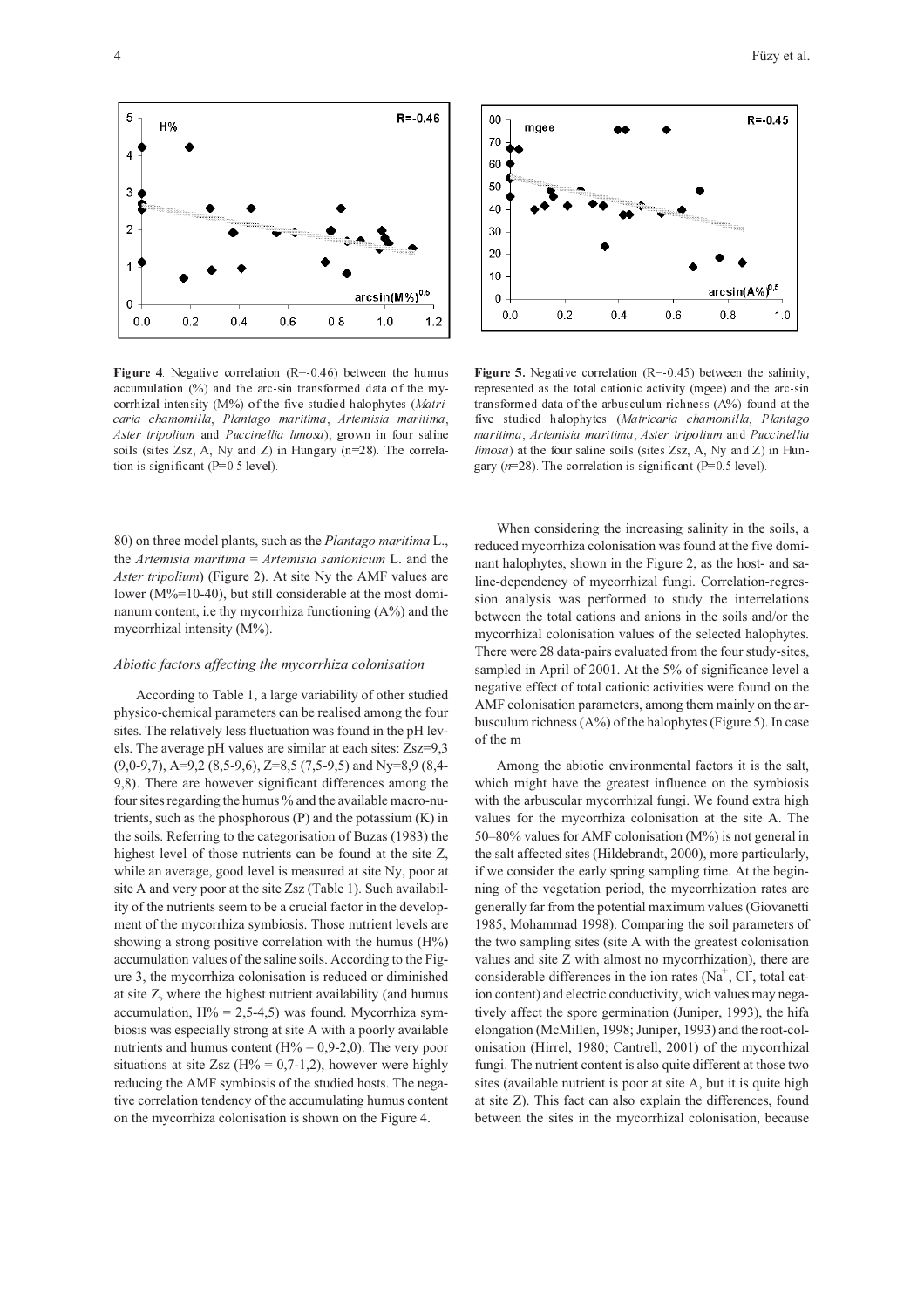the high nutrient content, especially the available phosphor can repress the functioning of the symbiosis (Aliasgharzadeh, 2001). We could positively correlate the characteristics of the site Ny with this mycorrhiza phenomenon. The AMF colonisation on the other hand was found to be lower at the site Zsz, than it was predicted on the basis of the nutrient availabilities and the salt-levels. At the very low soilnutrient status the beneficial effect of the AM fungi might be more efficiently developed, in this case however, a negative influence could be recorded. The sampling area of the site Zsz situated at a lake-side position, which resulted a greater water fluctuation and as a consequence the most negative mycorrhizal levels (data not shown). The oxygen necessity of the mycorrhizal fungi is known to be crucial in those water-fludied soils, as it was reported by Juniper (1993). Beside the extrem-high water-levels the very low water content, the permanent drought can be also initiative for the mycorrhiza formation. As it was reported in a previous study, among the permanent salinic conditions it is the water-stress, which can determine and enhance the apparent effectiveness of the halophytes at the summer-stressed conditions ( Füzy et al. 2008).

Beside the effect of those abiotic environmental factors the colonisation values of the AM fungi are crucially depending on the particular host-plants. In this respect there are typical non-mycorrhizal plant-families, such as the Brassicaceae or Chenopodiaceae (Regvar et al. 2003). Host plants are also known with especially low colonisation values, like the *Puccinellia limosa* or extra high values, like the *Aster tripolium* (Carvalho, 2003). Naturally we observed low mycorrhizal colonisation values (M% and A%) at each main halophytes. The fact, however, that a host-plant is belonging to a certain plant species, does not exactly determine the final ratio of the AMF colonisation. The strong mycorrhization is considered to be a potential, which can be reached as a maximum value among the particular soil-plant-environmental conditions, where the macro- and microsymbionts are able to develop a joint surviving strategism, reported previously by Biró et al. (2005). The found site-specificities in the mycorrhiza colonisation is being a final outcome of the interacting biotic and abiotic environmental factors, in which the salt-levels (the salt-specific cations), and the water-dependent nutrientavailability (the humus-accumulation ratio in %) can play a crucial role in the development and functioning of the arbuscular mycorrhizal symbiosis.

**Acknowledgements:** The supports of the Hungarian Research Fund (OTKA–T046610 and K68992), the Eu-Fp7 MYCOREM project, the bilateral Spanish-Hungarian collaboration, the NATO linkage grant (ESP.NR.NRCLG 982857) and the relevant COST Actions (8.59, 8.70) are highly acknowledged.

### **References**

Aliasgharzadeh, N.N., S. Rastin, H. Towfighi and A. Alizadeh. 2001. Occurrence of arbuscular mycorrhizal fungi in saline soils of the Tabriz Plain of Iran in relation to some physical and chemical properties of soil. *Mycorrhiza*, 11:119-122.

- Al-Karaki, G.N. 2000. Growth of mycorrhizal tomato and mineral acquisition under salt stress. *Mycorrhiza*, 10: 51-54.
- Barea, J.M., R. Azcón and G. Azcón-Anguilar. 2002. Mycorrhizosphere interactions to improve plant fittness and soil quality. *Antonie van Leeuwenhoek,* 81: 343-351.
- Biró, B., I. Villányi and K. Köves-Péchy. 2002. Abundance and adaptation level of some soil-microbes in salt-affected soils. *Agrokémia, Talajtan.* 50: 99-106.
- Biró, B., K. Posta, A. Füzy, I. Kádár and T. Németh. 2005. Mycorrhizal functioning as part of the survival mechanisms of barley (*Hordeum vulgare* L) at long-term heavy metal stress. *Acta Biol Szegediensis*. 49: 65–68.
- Buzás, I. (ed.). 1988. Methods in soil science and agrochemistry 2. Mezõgazdasági Kiadó. Budapest (in Hungarian).
- Buzás, I. (ed.) 1983. Pocket-book of plant-nutrient-necessity. Mezõgazdasági kiadó. Budapest (in Hungarian), p. 76-77.
- Cantrell, I.C. and R.G. Linderman. 2001. Preinoculation of lettuce and onion with VA mycorrhizal fungi reduces deleterious effects of soil salinity. *Plant Soil*, 233 (2): 269-281.
- Carvalho, L.M., P.M. Correia, I. Cacador and M.A. Martins-Loucao. 2003. Effect of salinity and flooding on the infectivity of salt marsch mycorrhizal fungi in *Aster tripolium* L. *Biol. Fertil Soils*, 38: 137-143.
- Füzy, A., B. Biró, T. Tóth, J. Hildebrandt and H. Bothe. 2008. Drought, but not salinity determines the apparent effectiveness of halophytes colonised by arbuscular mycorrhizal fungi. *J. Plant Physiology*, 165: 1181-1192.
- Giovannetti, M. 1985. Seasonal variations of vesicular-arbuscular mycorrhizas and endogonaceous spores in a maritime sand dune. *Transact. British Mycol. Society*, 84: 679-684.
- Hartmund, U., N.V. Schaesberg, J.H. Graham and J.P. Syvertsen. 1987. Salinity and flooding stress effects on mycorrhizal and non-mycorrhizal citrus rootstock seedlings.- *Plant Soil*, 104: 37- 43.
- Hasegawa, P.M., R.A. Bressan and A.K. Hanada. 1986. Cellular mechanisms of salinity tolerance. *Hort. Sci*. 21: 1317-1324.
- Hildebrant, U., K. Janetta, F. Ouziad, B. Renne, K. Nawrath and H. Bothe. 2000. Arbuscular mycorrhizal colonization of halophytes in Central European salt marshes. *Mycorrhiza*, 10: 1-9.
- Hirrel, M.C. and J.W. Gerdemann. 1980. Improved growth of onion and bell pepper in saline soils by two vesicular-arbuscular mycorrhizal fungi. *Soil Sci. Soc. Am. J.,* 44: 654-655.
- Hoefnagesporum in European saline, sodic and gypsum soils. *Mycorrhiza*. 12:199–211.
- McMillen, B.G., S. Juniper and L.K. Abbott. 1998. Inhibition of hyphal growth of a vesicular-arbuscular mycorrhizal fungus in soil containing sodium chloride limits the spread of infection from spores. *Soil Biol. Biochem*. 30: 1639-1646.
- Murakeozy, E. P. 2003. Seasonal changes in the levels of compatible osmolytes in three halophytic species of inland saline vegetation in Hungary. *Journal of Plant Physiology.*160:395-401.
- Murakeozy, E. P. 2002. Seasonal accumulation pattern of pinitol and other carbohydrates in Limonium gmelini subsp hungarica. *Journal of Plant Physiology*. 159:485-490.
- Nagy, Z., Tuba, Z., Zsoldos, F. and Erdei, L. 1995. CO<sub>2</sub> exchange and water relation responses of maize and sorghum during water and salt stress. *J. Plant Physiol.* 145: 539-544.
- Poss, J.A. 1985. Effect of salinity on mycorrhizal onion and tomato in soil with and without additional phosphate. *Plant Soil*, 88: 307-319.